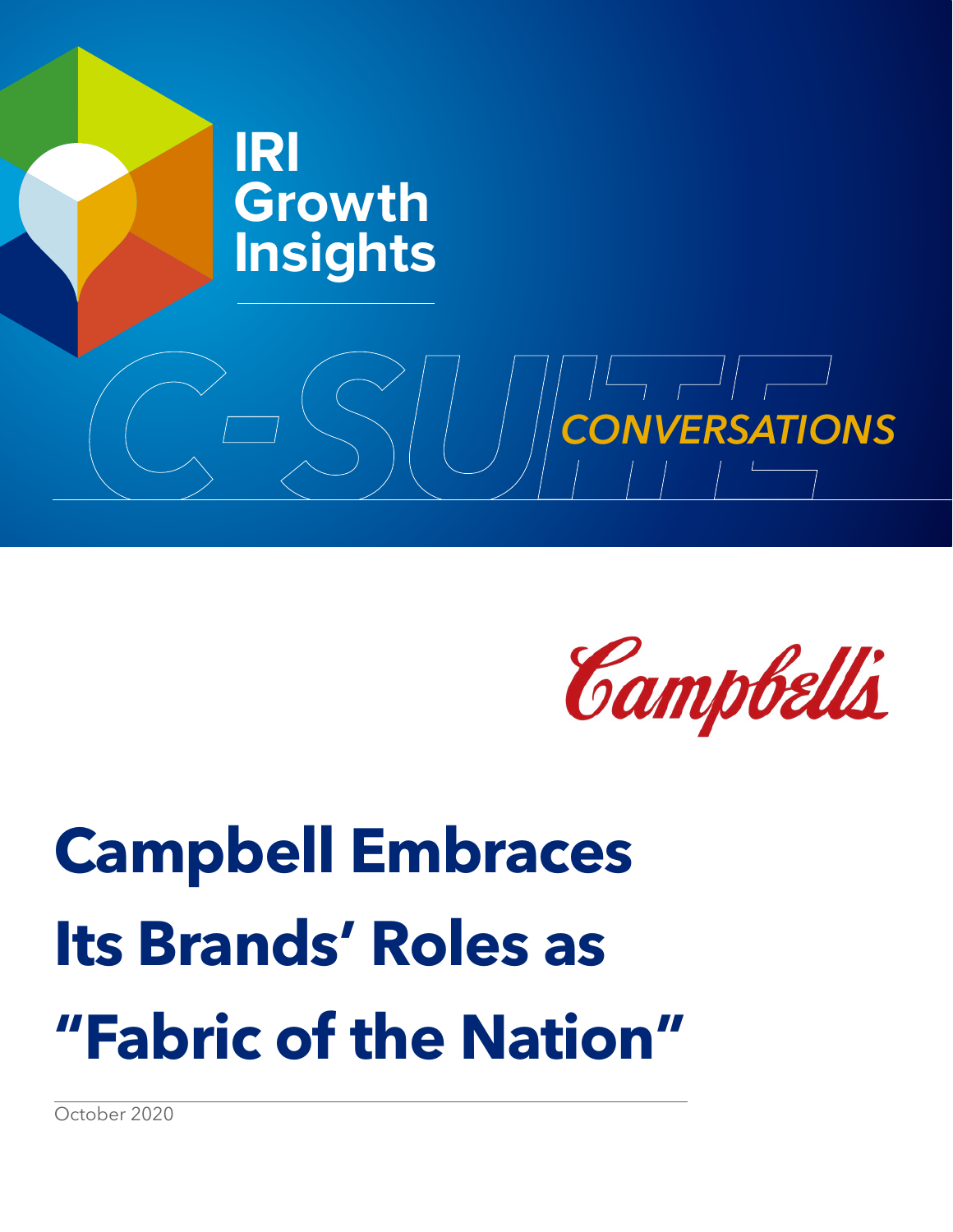IRI Growth Insights' [C-Suite Conversations](www.iriworldwide.com/en-us/insights/publications/csuite) feature industry leaders who share their boots-on-the-ground experiences and best practices to ensure our industry thrives. As critical as data and analytics are to the decisions we make every day, and as focused as we are on shopper behavior and changing demand for the products we make and sell, the insights we learn from executives navigating this COVID-19 environment are invaluable. Available as a **[videocast](https://www.iriworldwide.com
)** and as a **[podcast](https://www.iriworldwide.com/en-us/insights/podcasts/)**, here we feature an edited version of IRI's conversation with Mark Clouse, president and CEO of Campbell Soup Company.

In this episode of IRI Growth Insights C-suite conversations, Clouse talks with IRI President and CEO Andrew Appel about leadership during a pandemic, transformation and what the future looks like for consumer packaged goods. Clouse joined Campbell Soup Co. in January 2019. Prior to that, he was CEO of Pinnacle Foods, as well as chief commercial officer and chief growth officer at Mondelez.

 $\left(2\right)$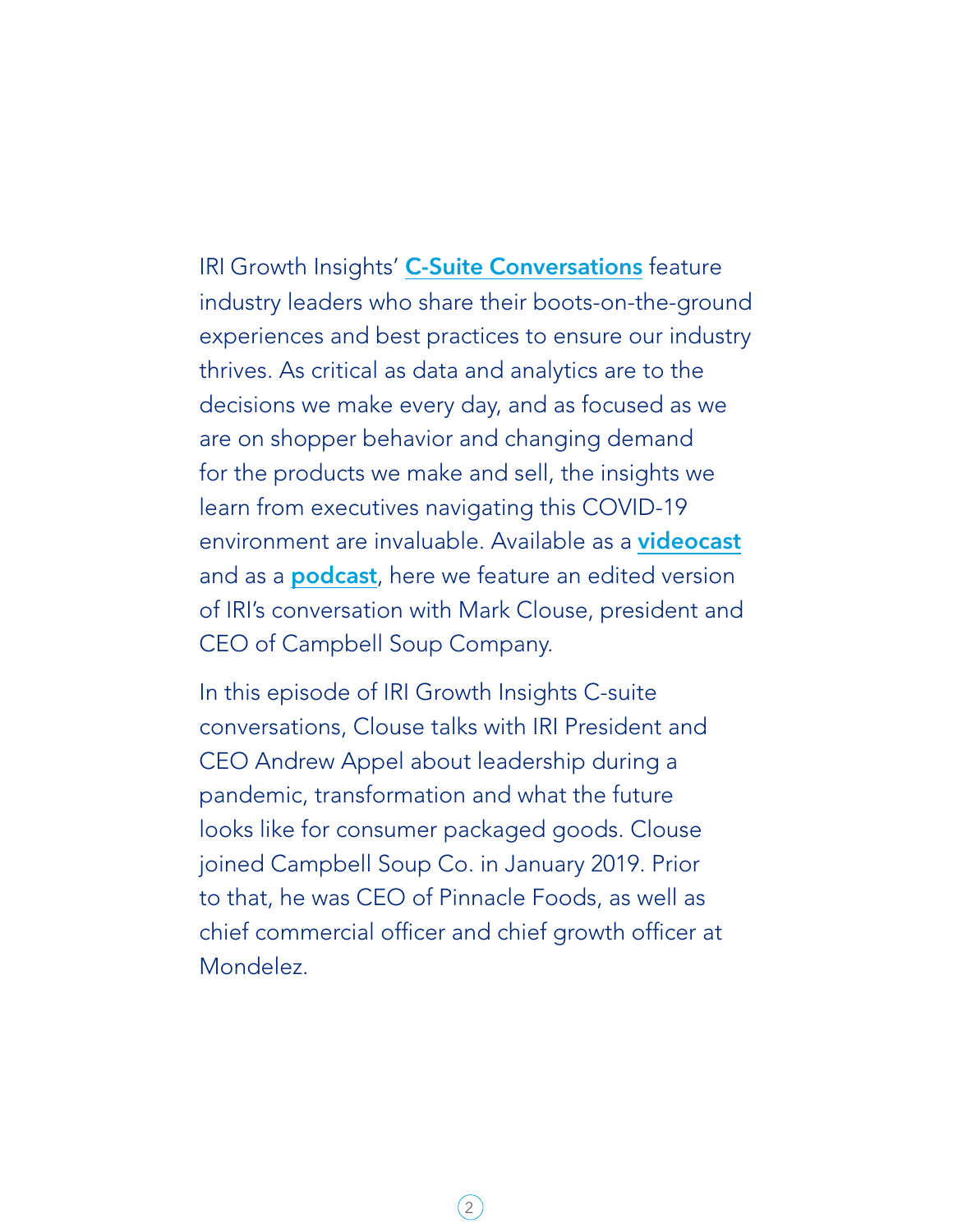

## **IRI:** You have a reputation for walking the halls, getting involved in the details. How has that played out since the pandemic arrived in March?

Mark Clouse: For all of us as leaders, I'm not sure that in the last eight months I haven't learned more about leading than perhaps the previous eight years, given the nature of so many new things and new capabilities leaders have to build.

# One of the biggest areas that I think is evolving is in how we engage with our teams. I DO BELIEVE VERY STRONGLY IN A LEADERSHIP STYLE THAT IS ACCESSIBLE,

that's part in the weeds, and also just part of the team's work to really make sure that you're playing the right role, you're coaching or guiding on days when it's needed to make decisions rapidly. Being informed allows us to do that quicker than when we're removed from the day-to-day operation.



*Mark Clouse, president and CEO of Campbell Soup Co., meets with frontline workers*

Now jump into a moment like this and it becomes more important to have that kind of feel for the pulse of the company. But you also are missing a lot of the occasions that you once had to do that. What we've tried to do is engineer, be overt about times when I spend an afternoon having one-on-one conversations with individuals throughout the company who are in different locations or

 $\left(3\right)$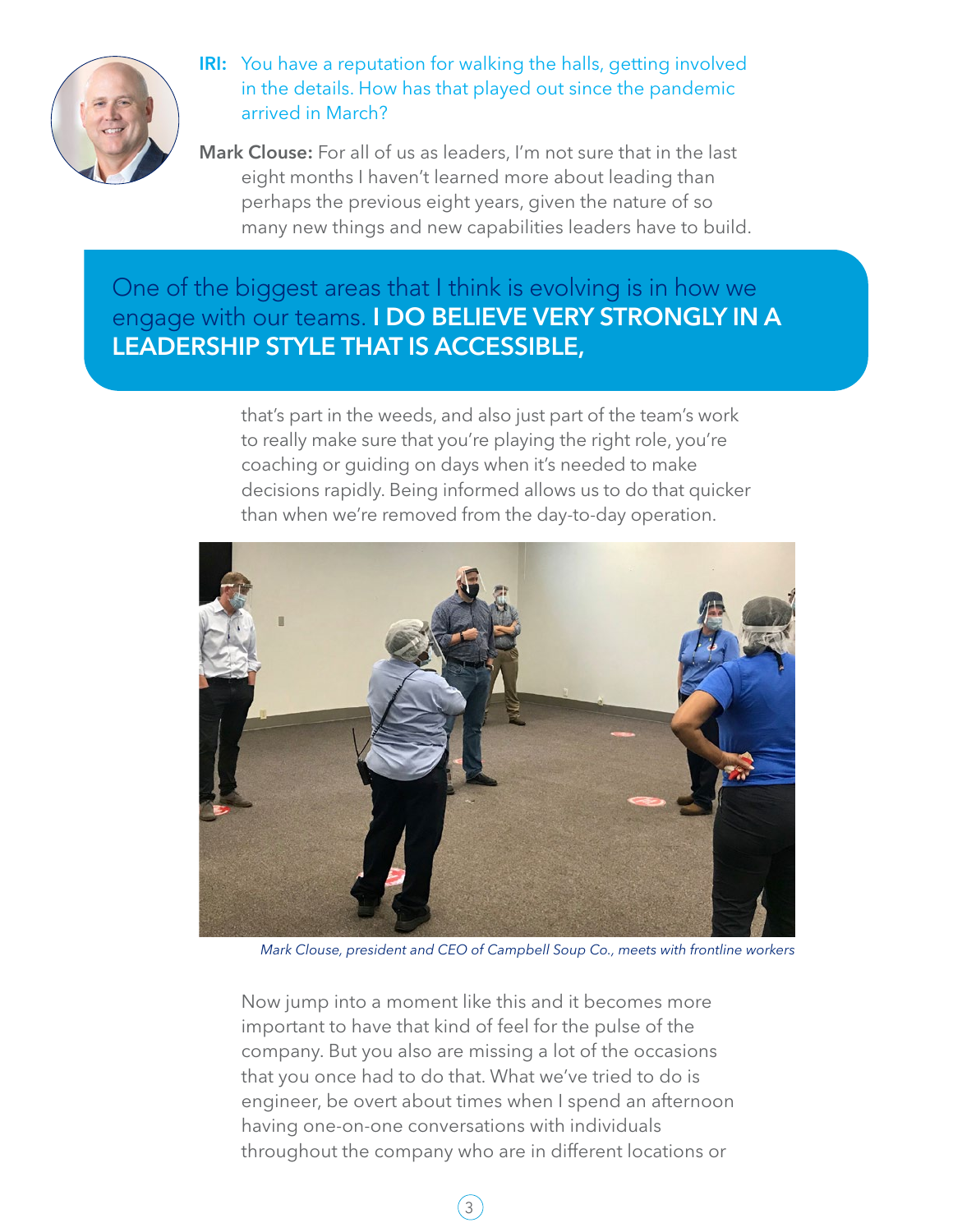different functions. It lets me listen and hear how they're doing. Sometimes it's a smaller group pop-in, or even a retirement Zoom party.

The overarching message here is that WE ALL UNDERSTAND THE IMPORTANCE OF COMMUNICATION, but when you're navigating a crisis like this, it is absolutely paramount that you figure out how to stay close enough to your organization

> to understand what they're going through and be able to make decisions that really help them.

You have to create forums that allow for that engagement. You've got to find a way to create a little bit of space to have a more casual conversation, instead of trying to find it through business reviews or other meetings that are more structured in nature. But I don't know that anybody's got the definitive playbook on this one yet. We are all learning together as we go.

## **IRI:** What concerns you about this pace as you lead the organization?

MC: For all of us as leaders, this complexity is absolutely real. I can feel the ebb and flow of energy — the surge of adrenaline when we're trying to do the right thing to serve our communities and make sure food is available. We're working arm in arm with our retailers to get things done. As that turns into six and seven months, kids going back to school — adding more pressure at home for mom and dad the economy has put unique pressure on households. And a unique element on top of what we're dealing with and the uncertainty is a lot of political unrest in the country. You add all that up and as leaders,

# WE HAVE GOT TO BE OVERTLY MINDFUL that the mental health and wellbeing of our teams has got to be a priority.

It's not easy stuff, but it's something you have to engineer into what you're doing if you're truly taking care of your organization.

4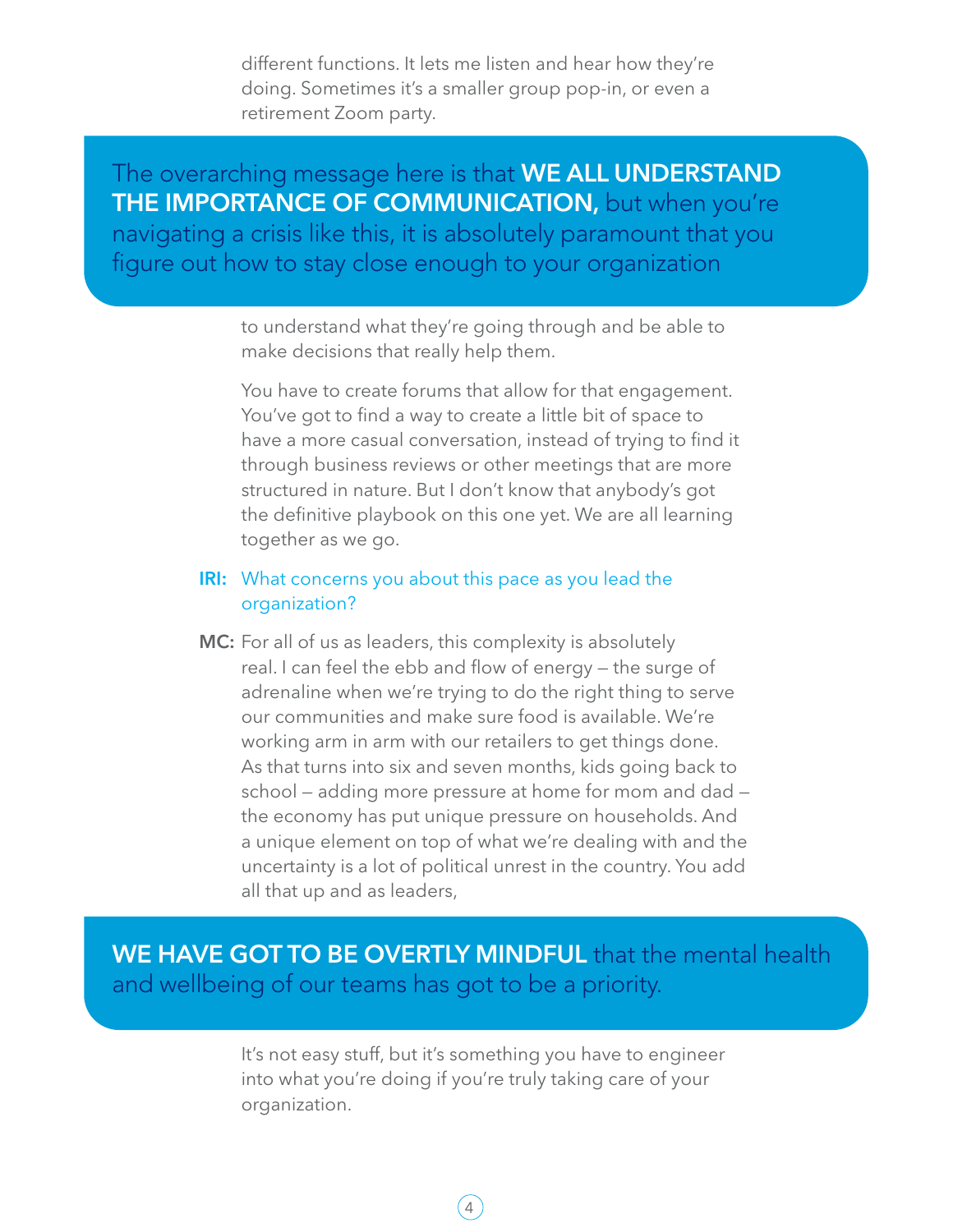This is not low-pressure work. We have consumers and customers with a lot of demands right now and trying to meet those demands is a top priority for us. But as I've said many times, it's that old adage that if I'm not well rested, if my head's not clear, and if I'm not able to focus on the task, odds are I'm not going to bring my best self to the table anyway. As CEOs and leaders, we need to keep talking about this.

- IRI: Campbell plays such an important role in America. You've referred to Campbell's brands as "fabric of the nation." What does that mean to you in today's environment?
- **MC:** I think we have a set of products and a portfolio that has played an incredibly relevant role in what we've experienced. Whether it was the initial need for comfort and the return to those things that make us feel safe and give us something to hang onto in difficult moments, to this explosion of new consumer behavior as it relates to in-home eating. Whether that's cooking or providing kids lunch, or mom and dad eating at home and not the office, we are going to deliver things that nourish and provide great variety and great positive experiences.

The role that we play and the uniqueness of our portfolio, on the snacking side or the meal side, has really been in the thick of all of it. It has felt good for the organization to be able to play that role. We continue to be very encouraged that the role can continue beyond the pandemic period.

## **IRI:** How were you thinking about the plans for Campbell prepandemic?

MC: I would describe the first chapter of the journey as anchored very much on the idea of focus and fundamentals. This was about retooling the portfolio to really be focused in the places where we believe we had strong rights to win. We had compelling and leading brands and that ended up creating this architecture of two divisions with North American focus — one geography, two divisions, with a wellpositioned, differentiated snack business that brought the power of Pepperidge Farm and Snyder's-Lance together. And then a meals and beverage business that may not have been the focus in the past, but was re-emerging as a part of the business that we felt very strongly that we could turn around and improve; initially stabilize, but certainly with the hope of contributing more as time went on.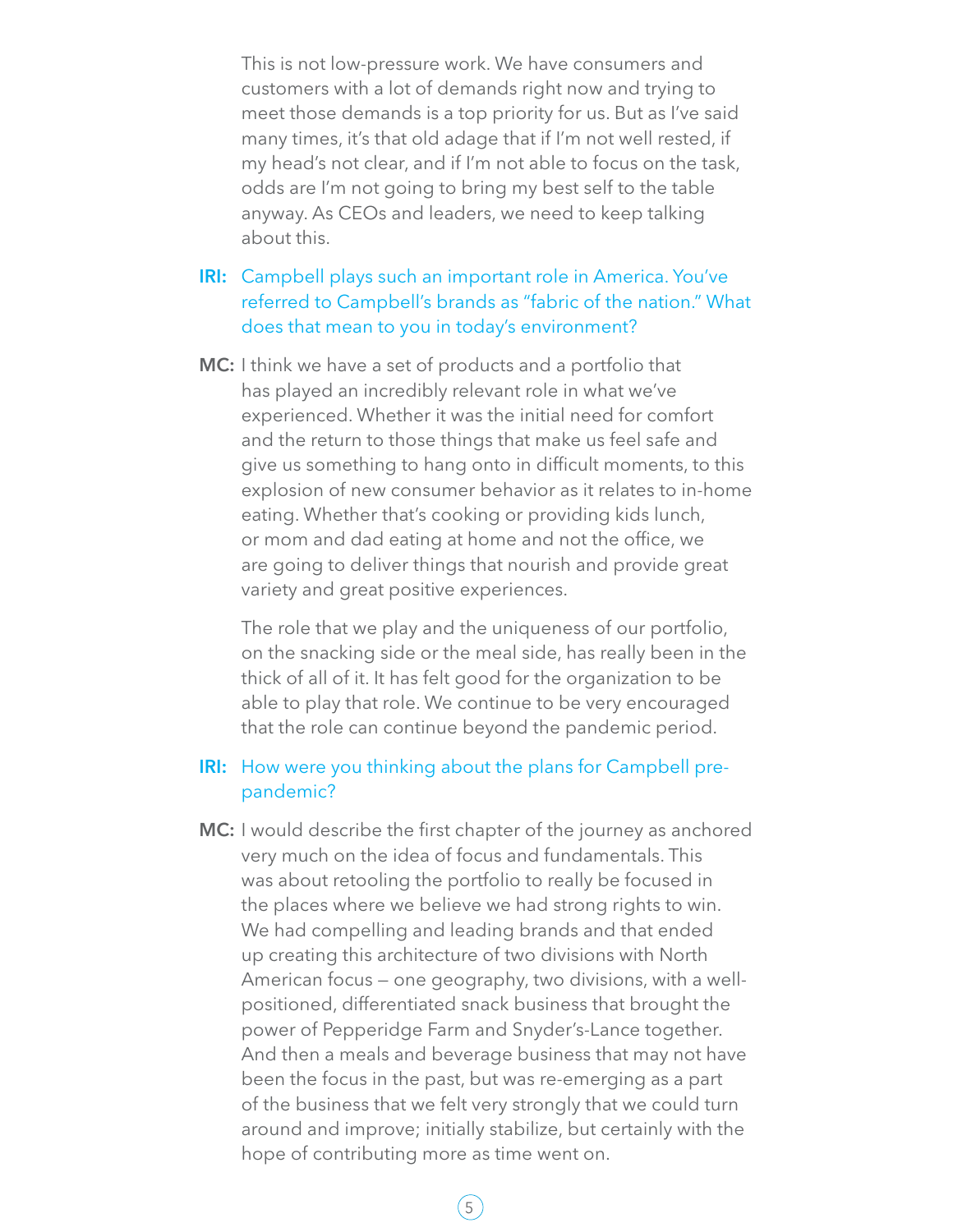## **Focused Strategy Has Served Us Well**



*Focused Strategy*

Within that we created this concept of winning in soup, which was really about reframing soup. Taking soup from a business where we were probably a little more focused on cost savings and profit generation to a more balanced approach where profitable growth became a much more ambitious goal for us. If you take a snapshot of right before the pandemic, we felt really good about the progress we had made. We had improved quality on our condensed business, we had returned marketing and support to our meals and beverage business.

One of the advantages we have as a company is that we have 13 categories that are 80% of our revenue. We're not trying to do this in 50 or 60 different segments.

SO WE REALLY ANCHORED DOWN ON GETTING THE BUSINESSES RIGHT. We reframed the story to retailers and rebuilt the relationship on a vision of profitable growth and strategic partnership.

## **IRI:** How did the foundation of growth play into the first couple months of the pandemic?

MC: We had rewired the organization already. We had the time to structure the company, build the team. We had leaders in critical roles within the company and within the divisions, especially as we reset meals and beverage with a new ambition. We had a leadership team across the board that

6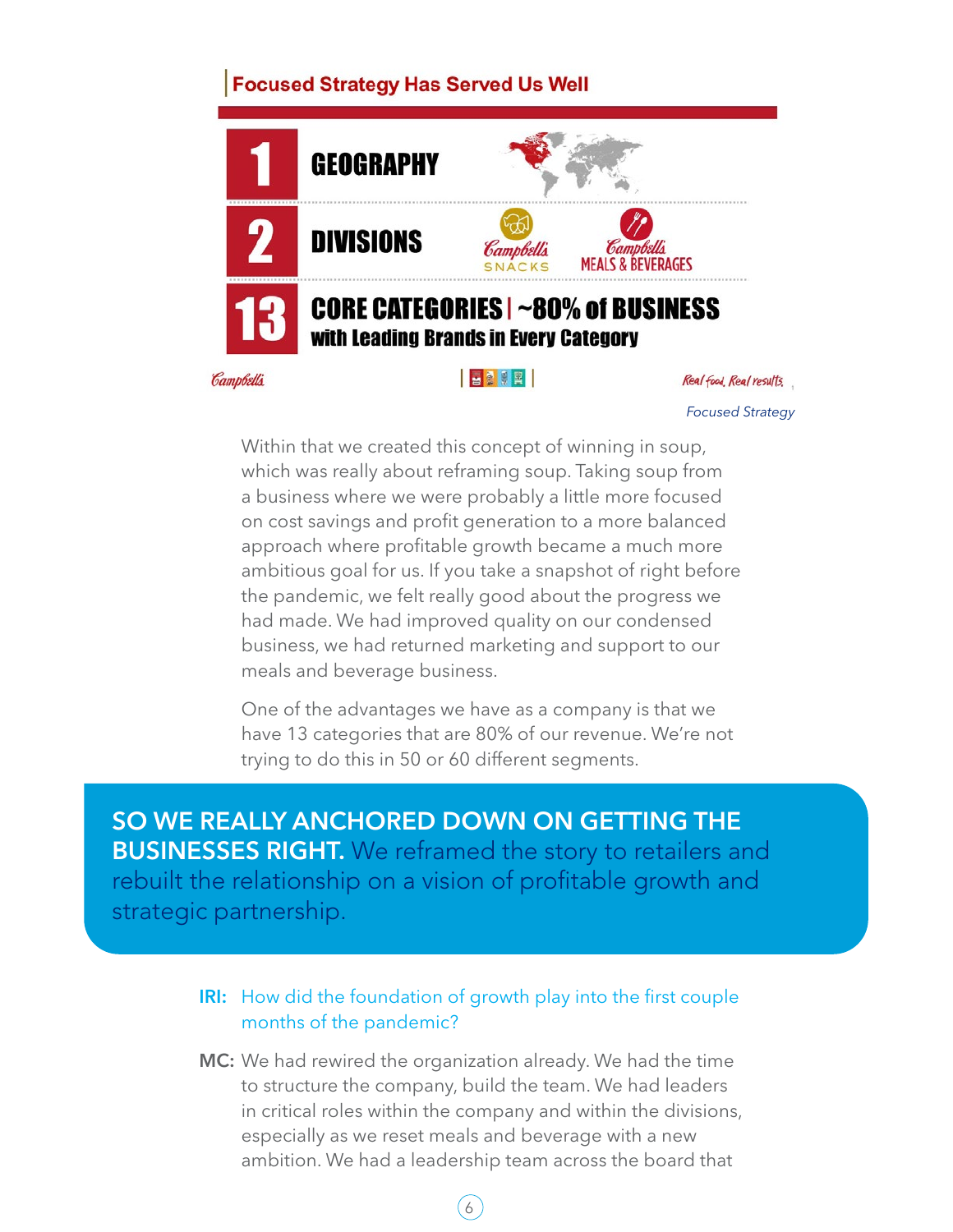really was well suited for going after growth. Also, it was the supply chain and the relationships with retailers where we'd had almost a year to really rebuild all of that. And so

# OUR CONFIDENCE AS WE STEPPED INTO THE CRISIS WAS SUBSTANTIALLY HIGHER than what it would have been a year earlier.

I am very grateful that we had this opportunity beforehand to really set the table. And I think it has had a material impact on our ability to maximize this moment — making the most of a tough situation. It put us significantly ahead of where we would have been if we were trying to retool at the same time.

#### **IRI:** Given the rapid shift in demand, how did you and the organization manage that?

MC: These were businesses that on their best day had been growing 1%, 2% or 3%. Then we had weeks where soup was up 100% in a period of the year that was definitely not our lowest consumption period, but it wasn't necessarily the heart of soup season. We went through a few phases. First and foremost we wanted to make sure that we were maximizing product and that we were able to deliver to our retailers, as well as to our communities. It was a very thoughtful allocation of our maximum capacity. A big part of this story is the heroics of our frontline workers and what they were doing in the plants.



7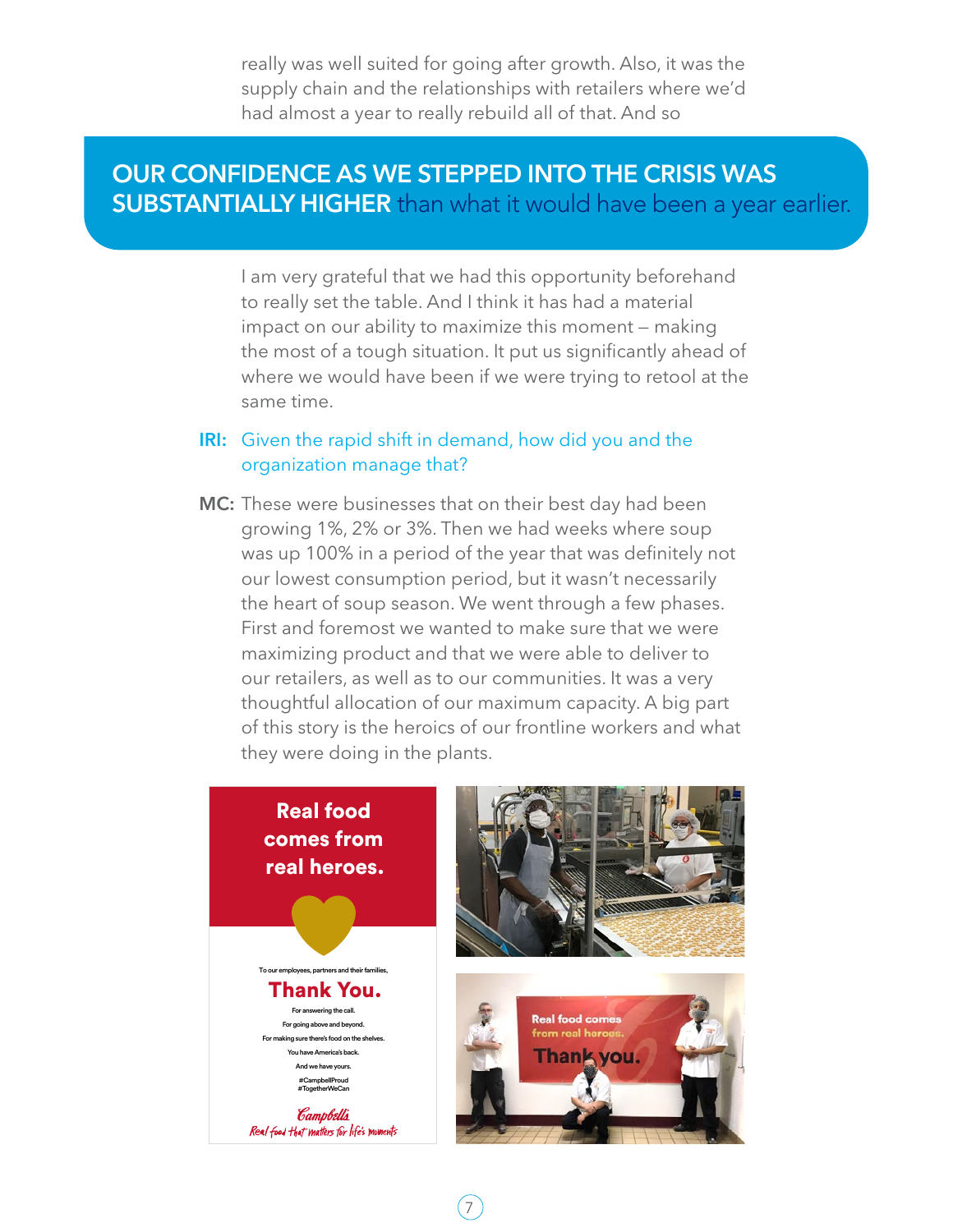In all of the uncertainty that we were experiencing, they were getting up every morning to head to a plant to run food that was in immediate demand — where the cases were leaving the factory as fast as we could make them. Product was going to stores, but also going to food banks in the communities across the continent. That required us to do some things that were immediate, commanding-control moments. We rationalized some SKUs,

we really looked at the math of what would it take to ensure that our plants were not necessarily delivering optimal assortment, but DELIVERING OPTIMAL QUANTITIES.



 $(8)$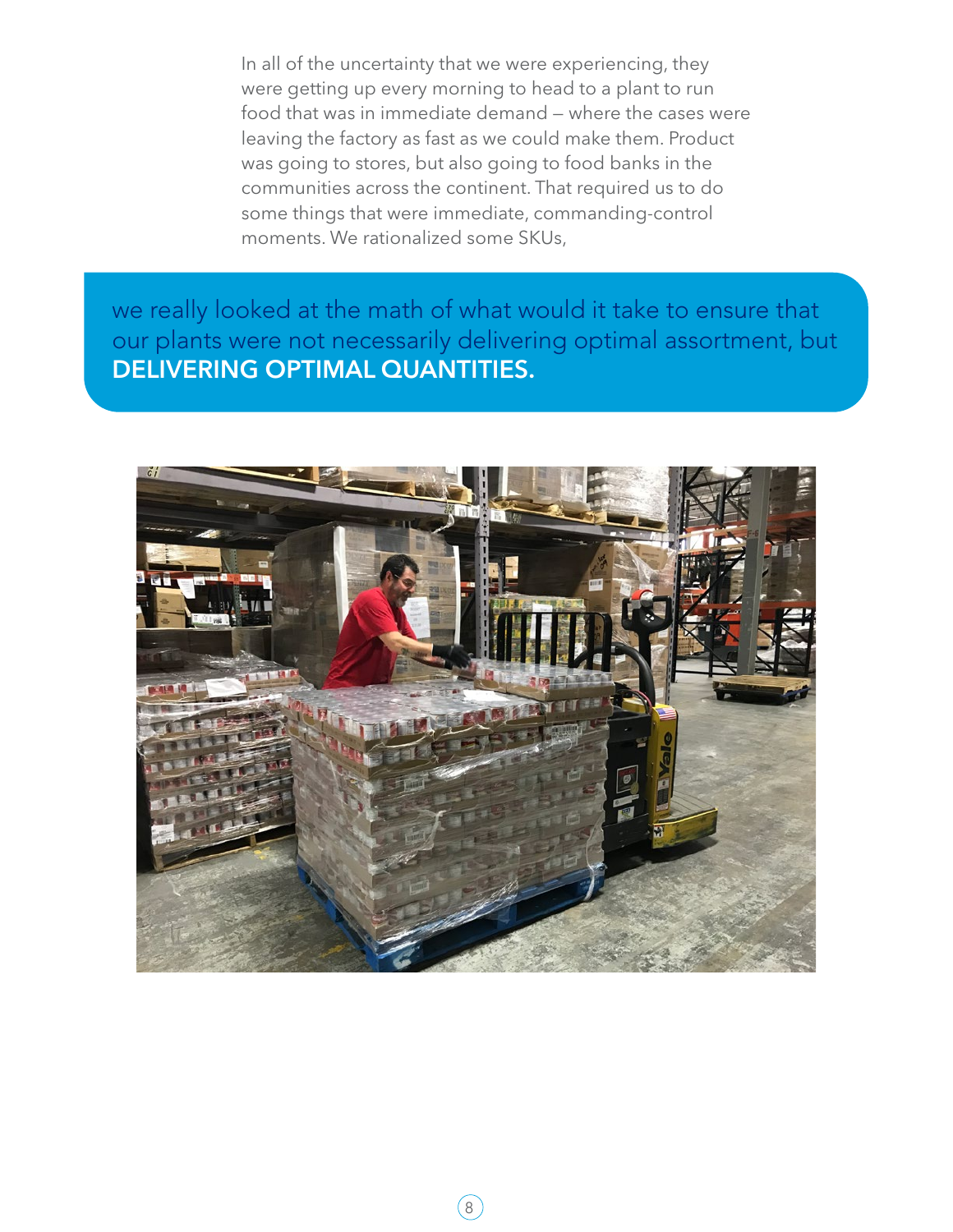Other unsung heroes, our procurement team was out there finding us three, four, five times the ingredients, the number of cans — all of this had to come together. That was really the hallmark of the first 90 days of what we were experiencing: taking care of one another in safety and wellness across the company; maximizing the amount of product; and getting food quickly and safely from the factory to the stores.

Then we began to really anticipate the future. And that's where we've lived for the last five months, which is truly building muscle in better upfront planning, staging and deployment of our inventory. In fairness, I would say some of those muscles were not muscles that we had built in the past.

This is a very different moment and it requires really different capabilities. We've sought out support where we needed it. We've upweighted our teams and resources against planning. Right now, as we head back into the winter and the soup season, it's really paying dividends because although I can't tell you that we're 100% out of the woods as it relates to capacity challenges, we're much further ahead than we were several months ago. As we go into the important winter months with so much uncertainty around them, I feel good that we're going to be able to meet demand as well as be in a good position to commit to our retail partners and plan with them collaboratively how we want to stage the business going into the winter.

These have not been small bumps or a one-time event.

# WHAT OUR TEAM HAS DONE IS CREATE A SUSTAINABLE MODEL OF ACQUIRING THE INGREDIENTS AND MATERIALS **THAT WE NEED.** It's nothing short of extraordinary.

Our soup business has been up somewhere between 20% and 50%, six or seven months in a row. Think of the number of ingredients that are going into that. The team did an amazing job.

 $\left(9\right)$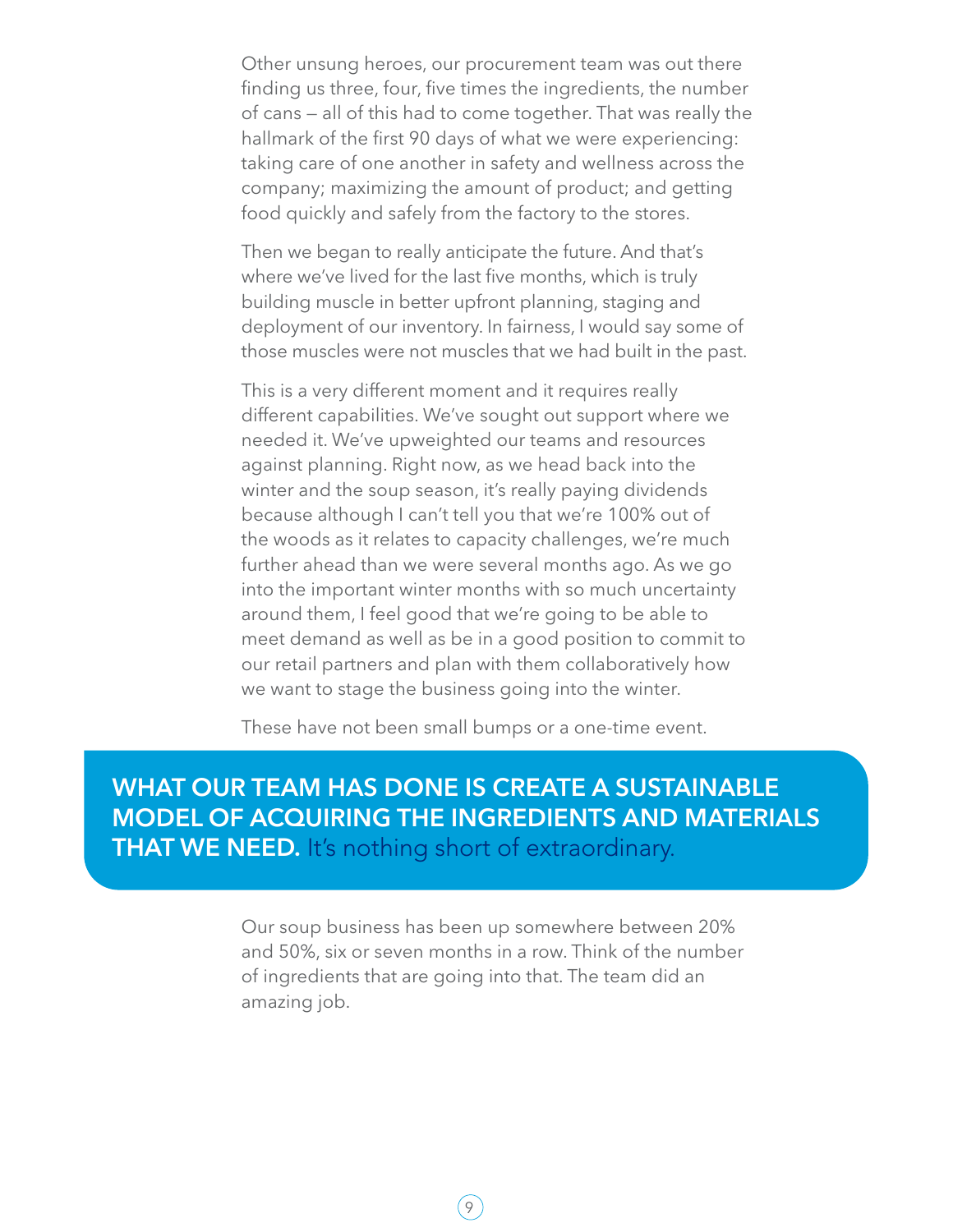## **IRI:** How does the consumer experience and the shifting culture of American food consumption play out for the organization?

MC: I talk a lot about the pandemic or crisis in phases. First, that early phase of pantry loading, panic buying, had a really high degree of correlation to comfort and the emotion of being in that unknown. That has now, over time, pivoted to the second phase of this. Now we're dealing with the necessity of the environment that we're in — eating many more meals at home, whether that is cooking, preparing or buying food that is prepared. And it's not just dinner and breakfast anymore, it's all three meals a day, including in-between meal snacking happening more in the house. Phase two was really necessity. Now we're moving into the next phase of this. People have been cooking for six or seven months, they're more comfortable and confident in their ability to prepare things that might not have been in the capability set when the journey started. Now many can start to mimic meals and dishes that are more aspirational and that match more of the food they really love. Or, they're just bored with the normal repertoire and are starting to broaden skillsets and capabilities, trying new things.

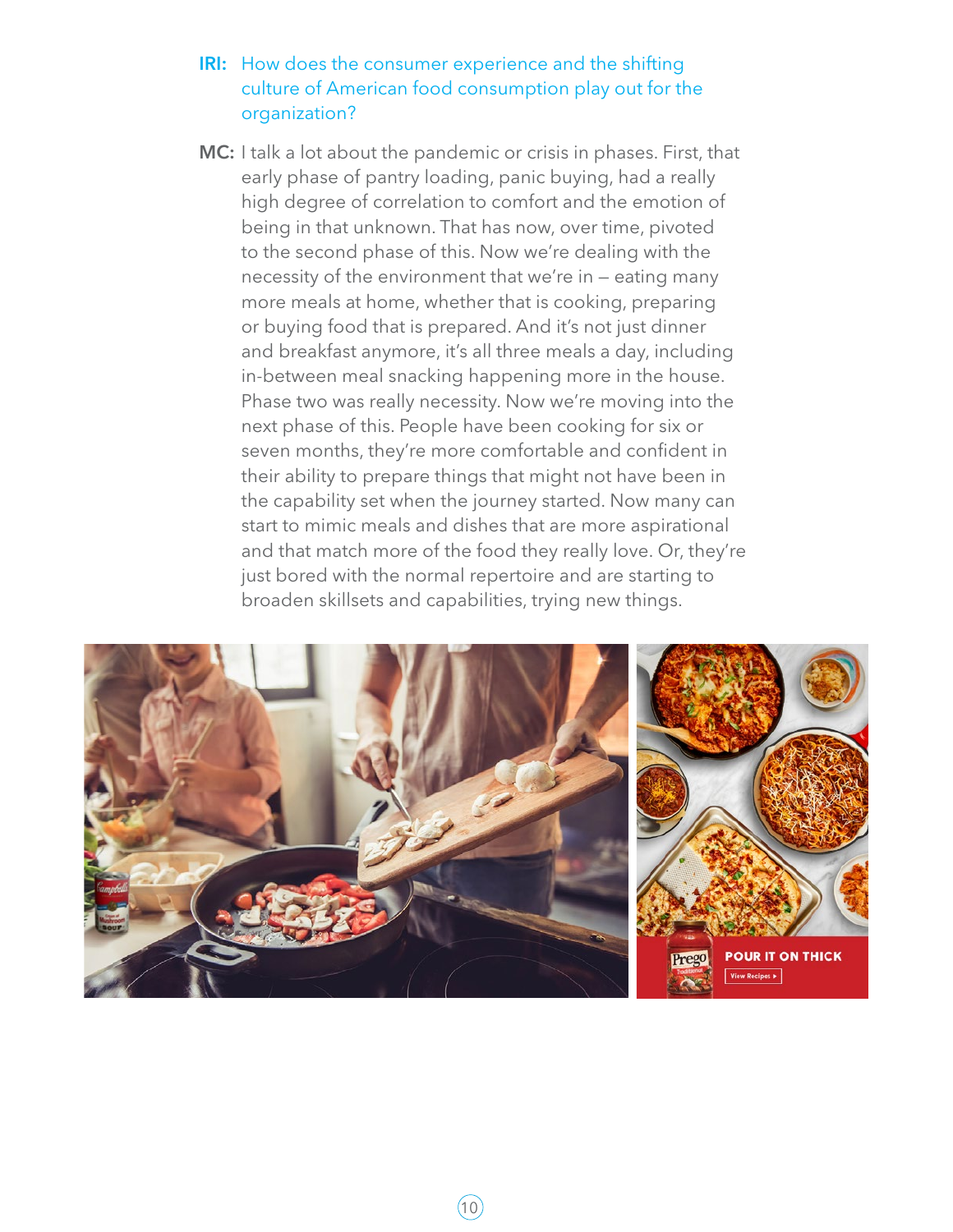Now cooking is part of life. And it's a big pastime in a world where we don't have a lot of added things to do in free time, especially as cold weather is coming back. We've learned about shopping online, which is of course another big trend that emerged. People are comfortable with it, the convenience of it and the ability to sit down on a Sunday night and plan for the week.

All of the e-commerce shopping has now become part of the way in which we live. A lot of the insights that we're working on aren't so much identifying the macro trends. Those, to a great degree, are undeniable.

NOW IT'S ABOUT HOW ARE WE GOING TO UNIQUELY POSITION THE COMPANY AND THE PORTFOLIO in a way that

makes us more competitive and more capable of winning these new occasions or these broader occasions.

> The occasions include a consumer base that we've worked hard to try to connect to — the younger Gen X or older millennials. We really see them as a sweet spot of growth for the future.

We're not spending a lot of time looking at if cooking is a big trend – it is a trend. There's still a lot of debate around how long that will last, but every indicator that I see, every mile marker that I'm watching suggests to me that this is a behavior that will go well into the future. You add a little bit of economic uncertainty on top of it and the benefits of what consumers are seeing or feeling, and to me gives it a very compelling demand for the future.

## **IRI:** How do you proactively shape your role in this and become even more relevant?

MC: There are four big areas that we're focused on. The first area is that now that consumers have our products in their households, they have an experience with us, they're building a relationship, so how do we really understand their needs? Not their immediate pandemic needs, but how do we really understand the needs of these consumers going forward. What type of meal ideas do they want? What is their need for health and wellness? What's the role of plant-based diets and how that fits into what they're doing?

 $(11)$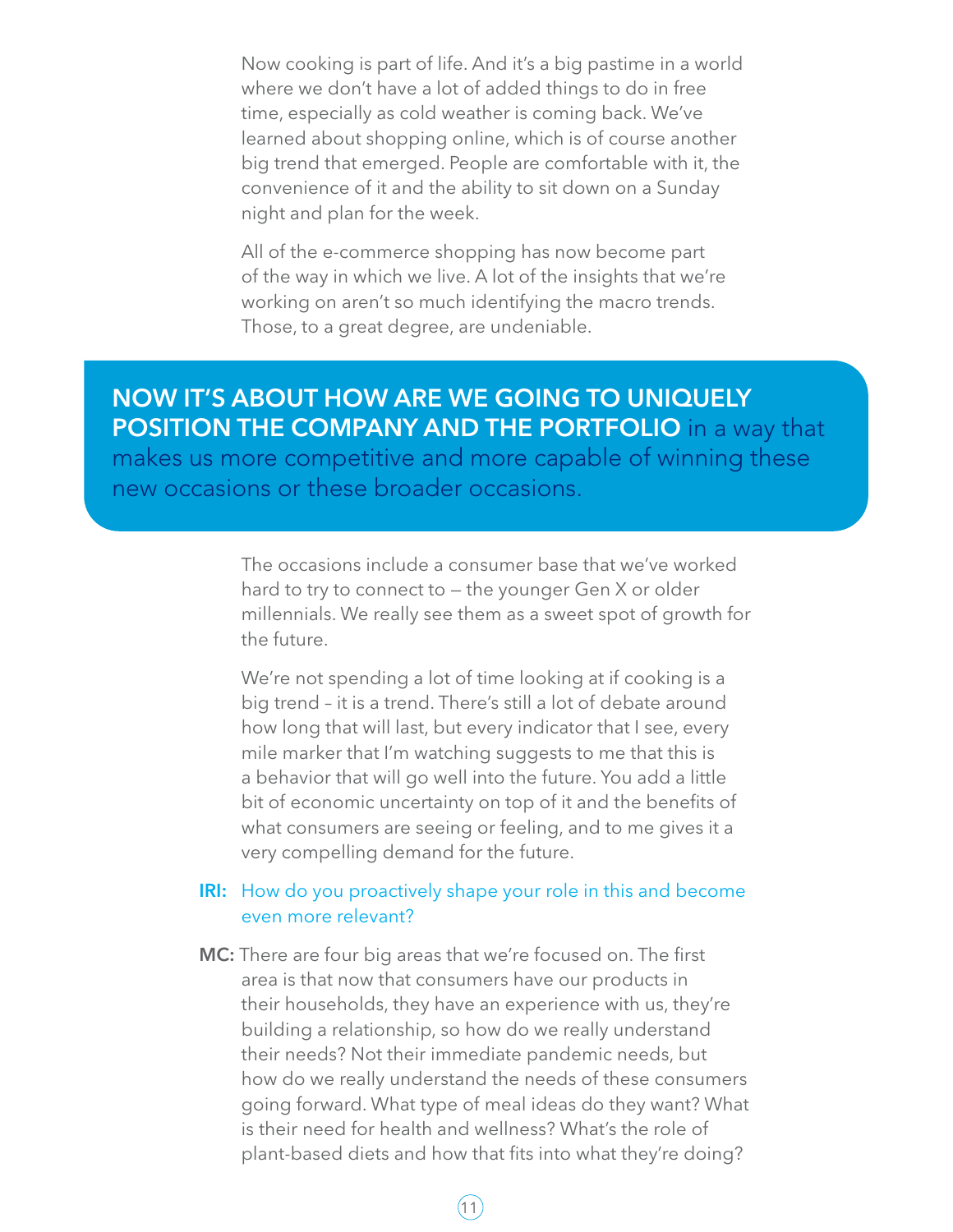This is now about taking the experience of cooking or inhome prepared meals and refocusing our efforts on the benefits that are occurring within those windows that we can uniquely provide.

One of the things that I love about our hand in this moment is that

# we're probably as versatile as any company out there because SO MUCH OF WHAT WE MAKE IS FOUNDATIONAL TO A WIDE RANGE OF RECIPES OR MEAL IDEAS.

I buy a frozen meal, that's my meal. I buy a can of cream of mushroom soup and there are a couple hundred recipe ideas that can come from that. We need to have vision into how to think about the benefit of versatility paired with good, simple usage ideas for consumers that are mindful of what's important to them.

We've discovered the power in canned soup, ready-to-eat soup. One of the things that we've built over years and years is how Campbell's Chunky soup is substantial. It's the soup that eats like a meal — that's American vernacular. What we've realized is that if you can underpin that with 16 grams of protein, make it tangible or relevant to a younger household or a younger consumer, it will have a powerful impact.



 $(12)$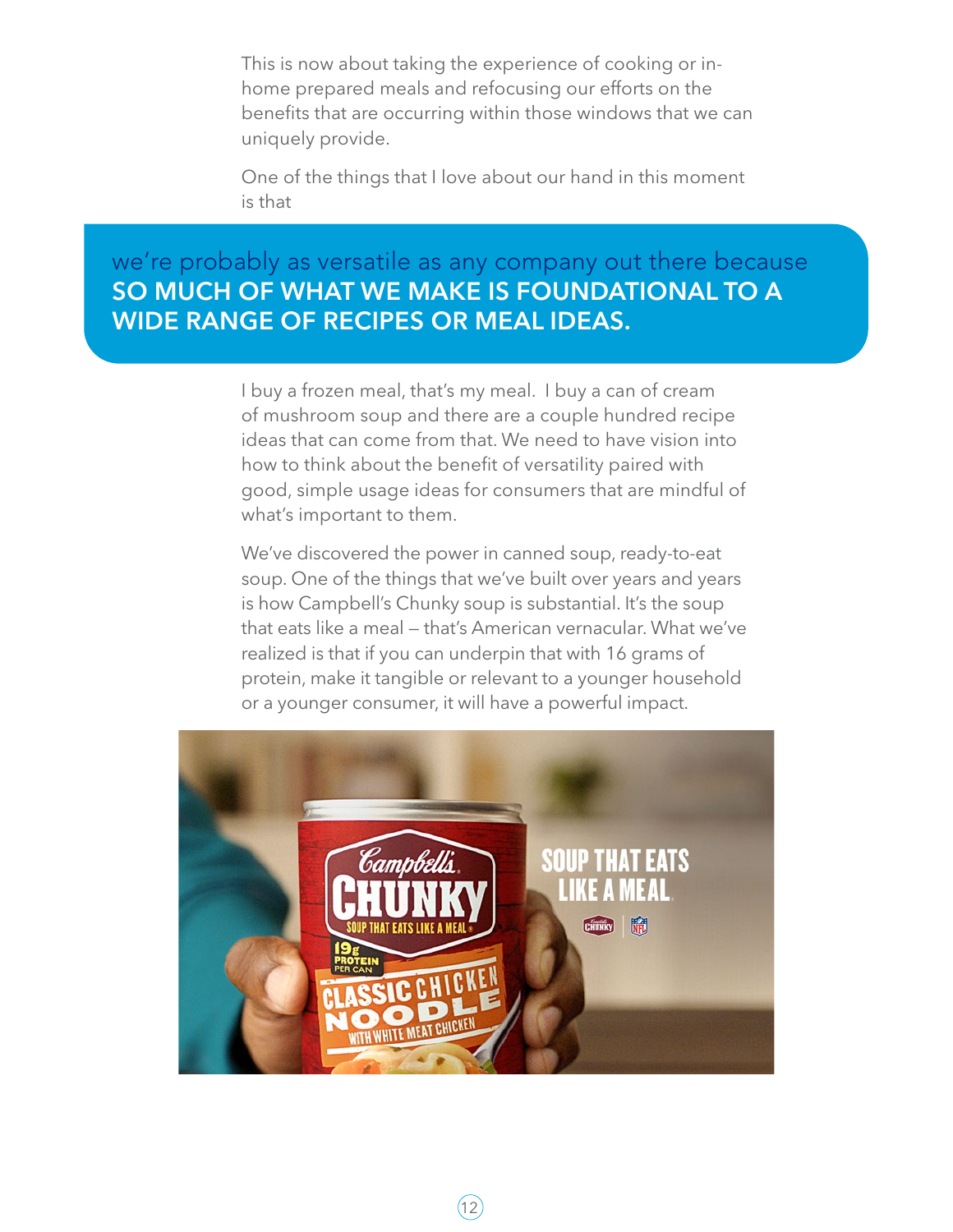The second area is marketing; what are the media vehicles we're using? In fiscal fourth quarter, which we just completed, there was a lot of debate about why we would spend money on marketing in a moment of already elevated demand, or even in a moment where you had some supply constraints. The short answer to that is I saw it as a very important opportunity for us to strengthen these relationships with these new households and consumers, and also to learn and begin to build the playbook for what works and what doesn't work as we go into our fiscal 2021; we want to invest money the right way. We got an unbelievable level of learnings from that.

And, not to shortchange this area, but the third is retooling our innovation funnel and making sure that it matches all of the things that we've been learning. The final area — and it's an important one — is our relationships with customers. I don't know that I would describe a period before this that has required a greater level of collaboration and trust than what we're seeing right now. My hope and wish is that we continue that environment, that partnership, as we think about growing these businesses for the future. We're doubling down on those relationships and making sure that we're continuing to partner, even in a world where maybe inventories are back and we're feeling better about supply. So now, what does the shelf aisle of soup for the future look like? Let's work together and build that as the next chapter.

## IRI: Because the industry was built for plus or minus 1% to 2% growth, it wasn't an environment or culture that had to react so quickly. How do you create an organization that can move fast enough?

MC: This is what's ultimately going to differentiate companies in many ways going forward. Those that are successful are going to figure out how to navigate in this new world. We're learning all the time. First, even before the pandemic, and certainly as we've gone into the pandemic, is how do we take the multitude of streams of data that we have coming into the company and try to create a way in which that data becomes more usable quicker?

You've done a great job in having the vision to see that for those who can put these pieces together, it's going to be a significant competitive advantage and really something that's in high demand. In the meantime, what we've been working on is to try to figure out how to weave that data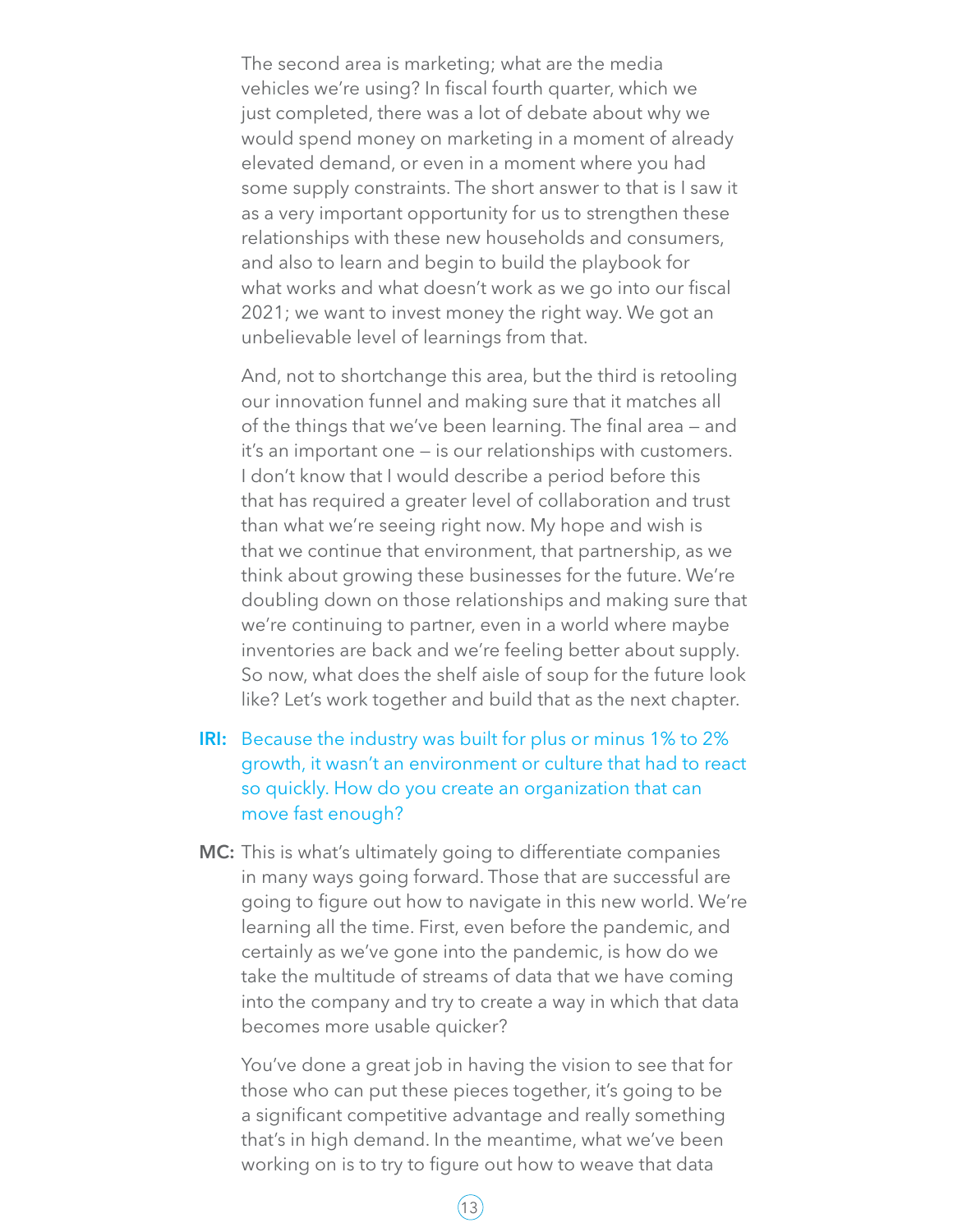together into an interface; it's our consumer insight engine. It takes our traditional scanner data, our panel data, our social media mining, some of our online universe-oriented data streams, as well as our annual or episodic moments whether it's a food trends report or things that are coming in sporadically through the course of the year — and we're creating a platform in which our marketers and our R&D teams can interface in a far simpler and quicker way. And we can extract trends.

WE'RE SEEING A LOT OF THE MACRO TRENDS that existed a year ago are now being overlaid with the behaviors that have been shaped by the pandemic.

> For example, health and wellness, plant-based, more nutritional density or higher return on my snacking occasions. All of this was there before, but it is now being integrated.

Over time, we're going to find that health and wellness is not just feeling better, but now it's about helping people fight off being sick. We just launched Pacific condensed soups that are plant-based formats and allow you to cook with the organic credential. A year ago, condensed soup wouldn't have been seen as particularly breakthrough. But it's going to be a really big and successful new item for us because it attaches itself to that powerful insight: Cooking behavior is real, but the health and wellness demand is not going away. Here's an item that allows you to really take advantage of that.

## **IRI:** Have you been satisfied with the learnings from the time period leading up to and during the pandemic?

MC: I'm really proud of the team. I think the key learning for organizations that are trying to do the same thing is you've got to make sure you set up learning models upfront. Before we went into some of that investing, we worked quite closely with our media partners and understood where and what we were doing and how it worked. I just went through the review of the learnings. We had a multitude of different executions in different forums, and we've been trying to crosswalk that to figure out which creative and which kinds of platforms work well. It's a huge help when I get to the soup season that we're walking into now. It's informing all of

 $(14)$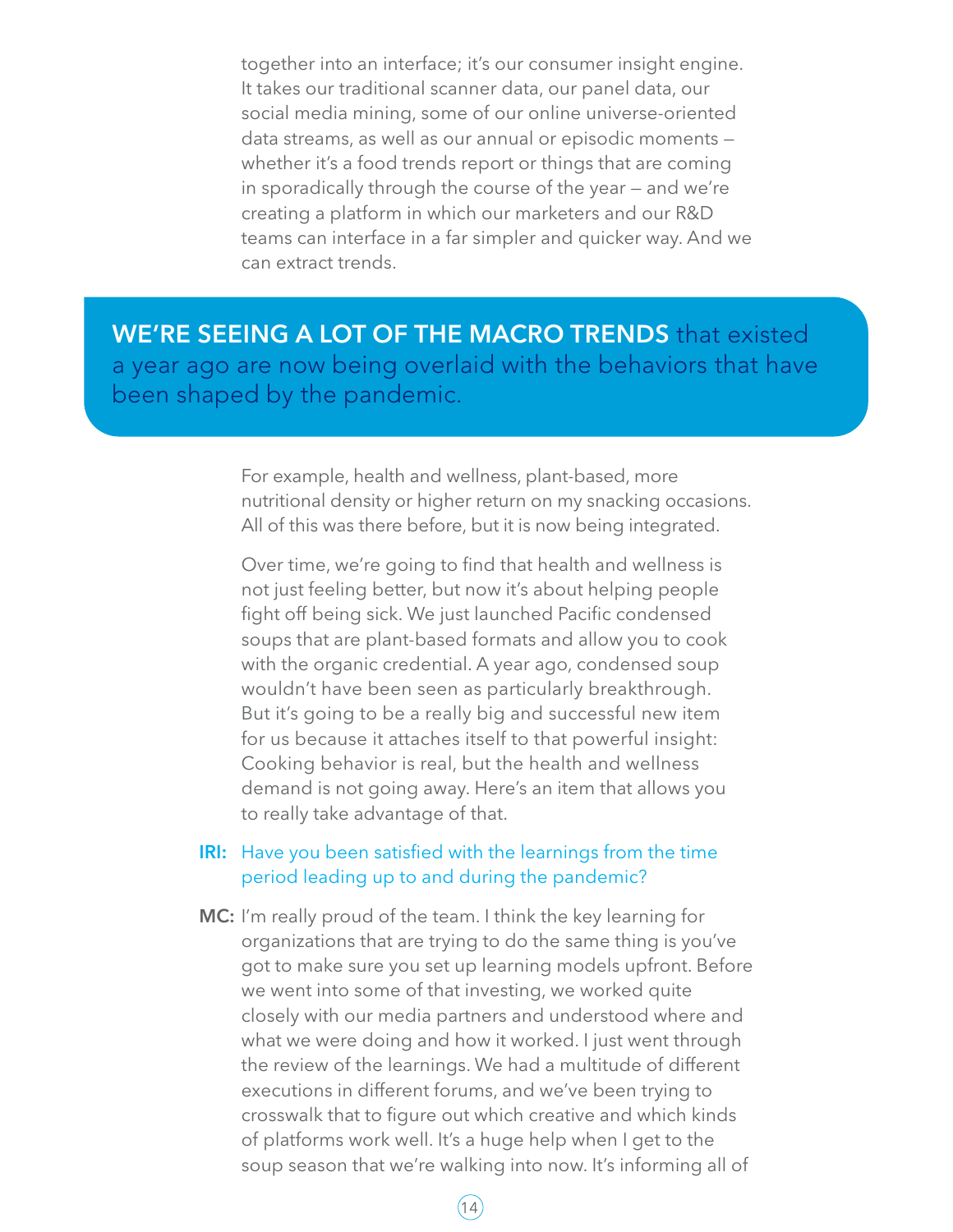the creative decisions, as well as placement, as we go into what will be a more competitive moment.

I think the return on that marketing investment is going to be one that we're really grateful to have going into the season. We weren't spending to promote businesses we knew we couldn't supply, but on businesses like condensed soup where our supply was good, as well as some of our new products or platforms like Pacific in soup and Late July in snacks that were low household penetration.

# OUR SNACKS BUSINESS HAS BEEN ANOTHER GROUP OF BRANDS THAT HAVE REALLY BENEFITED from this environment of learning and the period of more in-home consumption.

We're in a lot of mainstream snacking segments, but we elevate the experience for consumers. Whether it's potato chips where we're bringing kettle chips; whether it's pretzels where we've got a lot of different forms, but also pretzel crisps; whether it's tortilla chips that we're bringing organic through Late July or cookies with Farmhouse and Milano, which are certainly upscale, more premium offerings. That is what makes us really unique.

As people are replacing a lot of out-of-the-home social experiences with in-home social experiences, there is a desire to upweight or elevate those experiences. That fits very well with what our portfolio does. Although we've got to navigate some tricky things like Goldfish, where you have a huge away-from-home component usage to now being more bulk in-home usage. That has taken us some time to rewire and think differently about. But many of our snacks and businesses really fit well in this new world.

## **IRI:** How do you position your organization to play well via e-commerce?

**MC:** I think e-commerce has been a fascinating journey. I think everybody understood that e-commerce over time would continue to be a bigger part of consumer shopping behavior. But I think there were also some distinct challenges that for many manufacturers — assortment, route to market provided a lot of questions. In this pandemic period, there has been a dramatic acceleration of demand in this area.

 $(15)$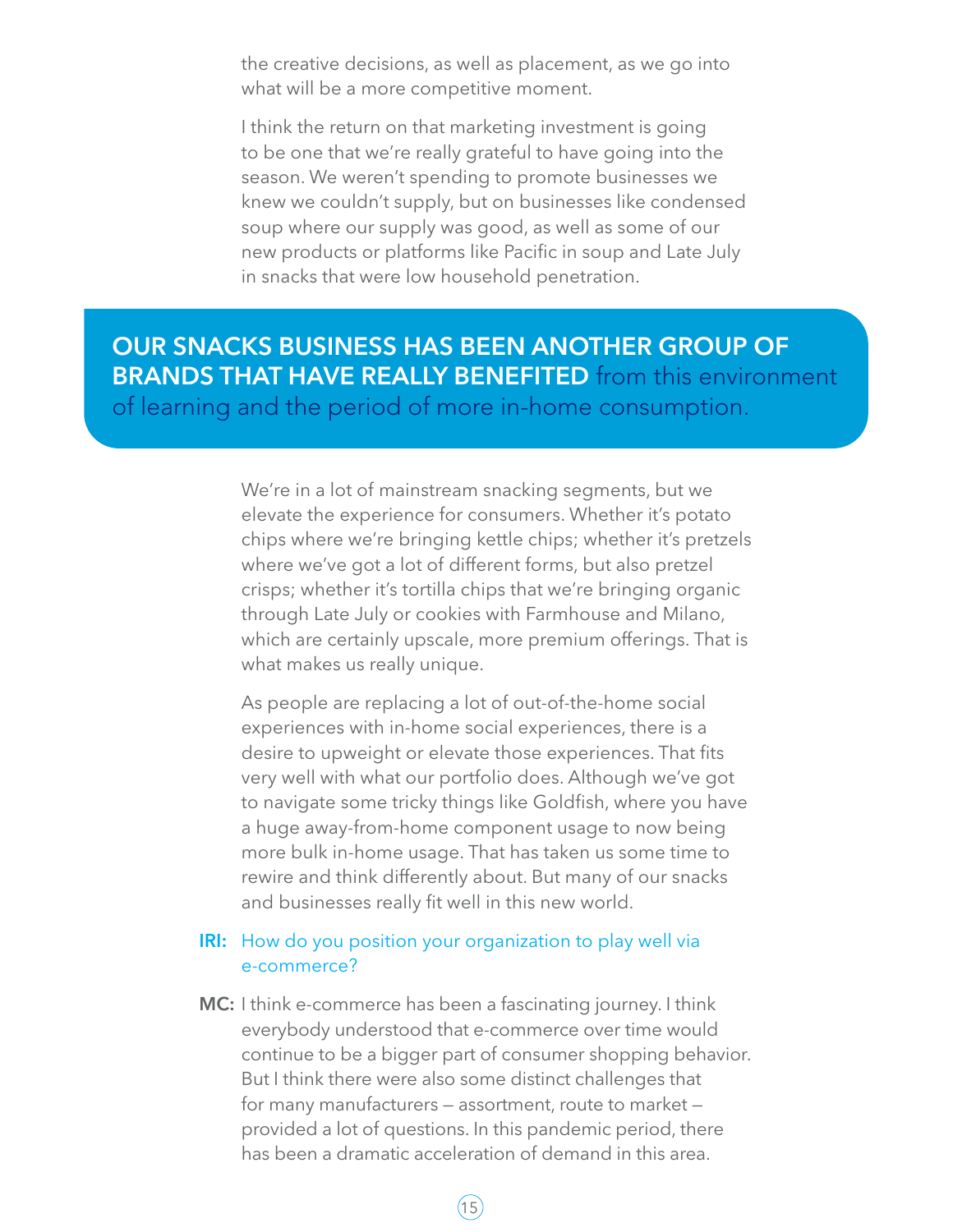Where we are now is that we have a much clearer understanding because we've navigated where the pressure points and the opportunities are.

WE HAVE MINED VERY CLOSELY THE KEYS TO UNLOCKING SUCCESS and working with our traditional retail partners on their shelf for click & collect,

> which has been a big benefactor of this move to online shopping. Here the retail shelf essentially becomes the warehouse for online shopping, which in many ways is quite beneficial to a company like ours, but does require some retooling with the customer to really understand what assortment looks like.

Assortment, in general, is probably still the biggest thing that is taking work and effort. And that's true, by the way, even as we get to the more traditional online grocers. Now, through a lot of great partnership and discussion we're figuring out the right 15 or 20 items and making sure we can keep those in stock. Let's worry a little bit less about trying to mimic the entire assortment and being out of stock on everything and figure out how to really make it work. That's where we've put resources — to really try to understand assortment.

Then there is the marketing. Some of the highest ROI spending we did in the fourth quarter was retail media partnering with our retailers and doing media together. That was everyone from our traditional retailers to thirdparty shoppers like Instacart, where they are very data rich and there is a lot of opportunity to learn together. We've seen great success in those areas.

We've got a lot of really exciting stuff coming as we go into the holidays, driven by what we learned in the summer. And now we're putting it into place in the moment that matters most. Think about the potential for 50 million less travelers over the holiday season this year. How many more first-time Thanksgiving cooks there are going to be out there that are trying to make sure that they make a great experience, probably at a time where it's never been more important to have a great Thanksgiving family meal.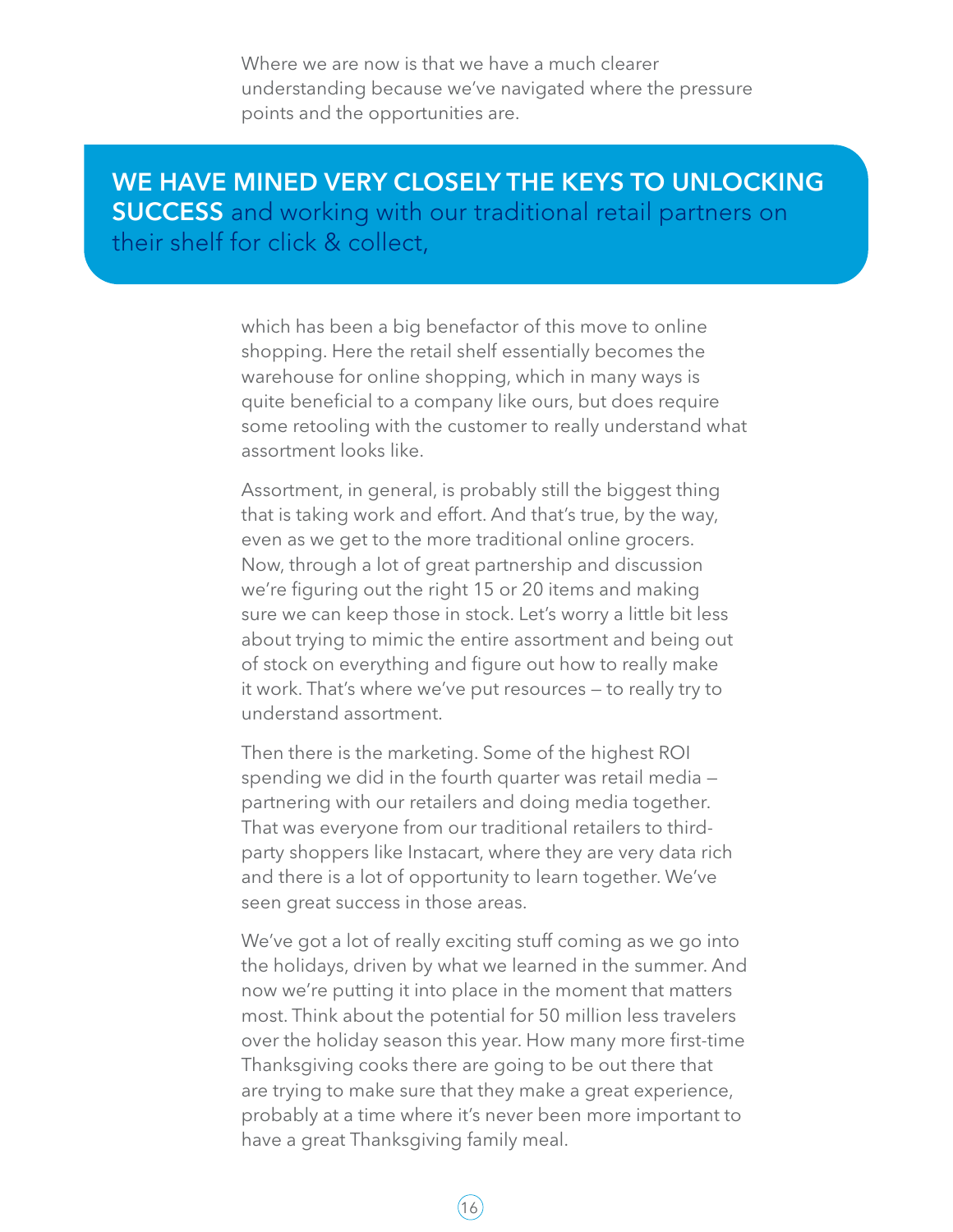That focused and collaborative kind of marketing and media is something that's really exciting. We've learned a lot about what's worked and what's not worked so that we can really be effective going forward. I think we were all a little surprised when we began to get data that really helps us see what's happening. That's another big change for me we have the data to inform decision making.

Overall, what we've learned is that we're doing well — we can always do better — but we did double our business in e-commerce in fiscal 2020 and held share or grew share in a lot of places where you might think small niche brands were playing. A couple of our big, heavy hitters in the portfolio did quite well.

- **IRI:** Today you have both insight on a broader set of occasions and more media placement options — you mentioned retail and addressable. You can have different themes for different audiences that didn't exist five years ago. How does Campbell approach the future of marketing and stay true its core mission?
- MC: Five years ago, you would have said that's fragmented marketing and it's not focused enough. But this does not alleviate you from understanding your core brand proposition. The risk is trying to become everything to everyone. You have to start with the true north of the brand and the core equity. But the manifestation of that equity to build relevance with different consumers may come through in different messages.

If you are a long-time Campbell Soup core user, you see tomato soup and grilled cheese sandwich on a table and that's a powerful motivation; you back it up with the "Golden Girls" theme song, "Thank you for bring a friend," and that worked incredibly well. A millennial, you help them understand there are six tomatoes in every can. They may have felt that canned is not good food, but six tomatoes, that gives them permission. They try it and love it. It's the same core equity of the goodness of what's in Campbell's Tomato Soup but executed and targeted in two different ways to two different people. That's okay. We're embracing fully that that is the future of marketing. And the beauty of the new media vehicles is it really enables us to execute that in an efficient way.

 $(17)$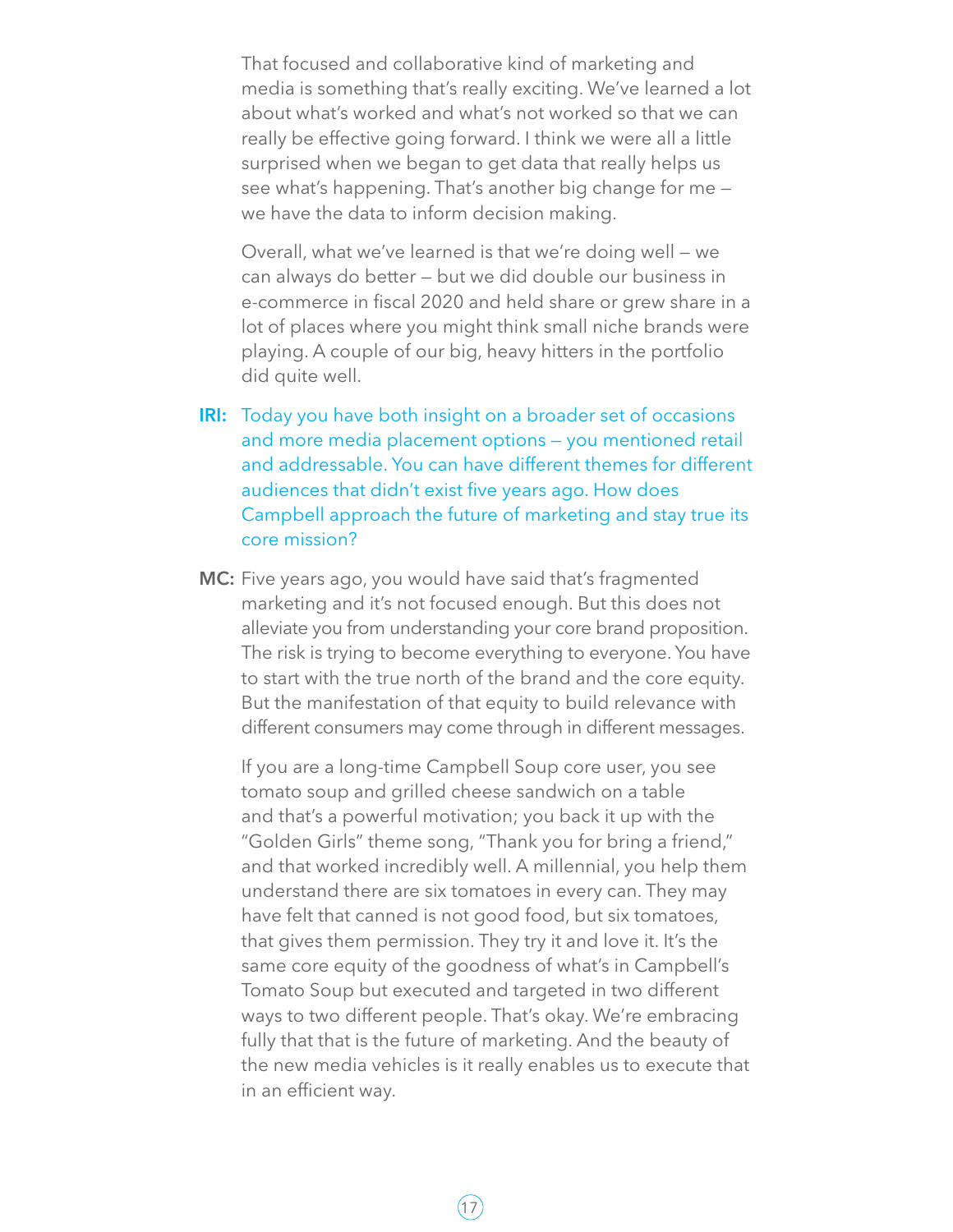- **IRI:** Now that you have a unique view of occasions and evolving consumer needs, you have the ability to create local consumer messages and bring that to retail partners. How have you been able to build platforms and relationships around a shopping-based model?
- **MC:** Imagine the ability to integrate what we're doing with retailers on click & collect with weather patterns as we go into the winter. I'm not talking about blizzards, but let's just imagine that a cold spell is coming through next week. We're advertising chicken noodle soup, the warmness and the equity of that as you're seeing cold weather coming. Let's have chicken noodle soup — we'd love that for lunch at home, and for my kids who are home. Let's pick up a few cans, or better yet, soup is just one click away. I can see the ad and actually

One of the things that has really surprised me through the pandemic and even before it is how prevalent Chunky soup is with younger gamers. THE PREVALENCE OF CHUNKY AMONG THE GAMING COMMUNITY IS A VERY INTERESTING INSIGHT. We've embraced it with a relationship with Madden NFL – it's the largest branded relationship with Madden yet. It's an integrated model to market for a contained audience, and the engagement is impressive.

> click through to the product to put it right on my shopping list. For those that can get the tools right on that, it can be quite powerful and very collaborative with our customers.

If we can maintain some of the muscles we've been building on supply chain and deployment, I can take that same situation and now almost seamlessly, we're putting 10-times the cases in that geography of chicken noodle soup in anticipation of cold weather. It happens from insight to execution to supply — that is the future of what food is going to look like. Doing it in a way in which the world of data, the retailer and the manufacturer becomes almost seamless to our consumers is really where I think we're headed. What the pandemic has essentially done is taken the trend in e-commerce that was already moving and put a foot in its back and shoved it forward several years. The companies that are nimble enough and adaptive enough to embrace that and get there the fastest are the ones that are going to differentiate themselves in performance over time.

 $(18)$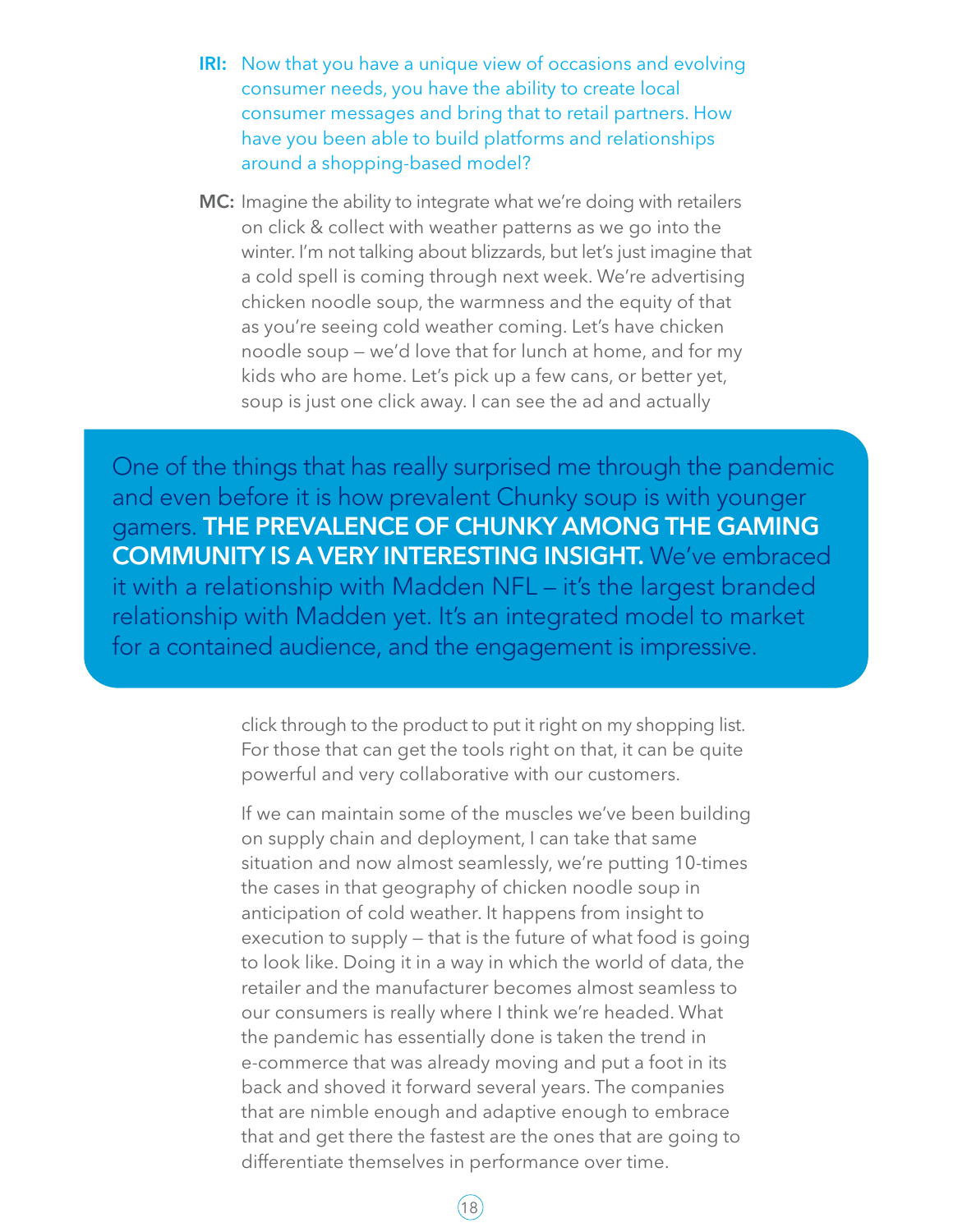#### IRI: How challenging is being an adaptive organization?

MC: We're only 151 years old! There's no chance we're set in our ways at all.

Being adaptive is absolutely a challenge. But we're demonstrating a lot of flexibility.

# I think WE'RE EMBRACING THE NEW WORLD and it's giving us permission to do things differently.

And so the case for change at Campbell Soup Co. has been pretty compelling and not a particularly hard one to make. That is hopefully why you see us showing up differently. We're making progress, though there's still a lot to do as we go forward and a lot of opportunities to continue to grow together. So by no means is the mission complete, but I do feel good about the progress we're making.